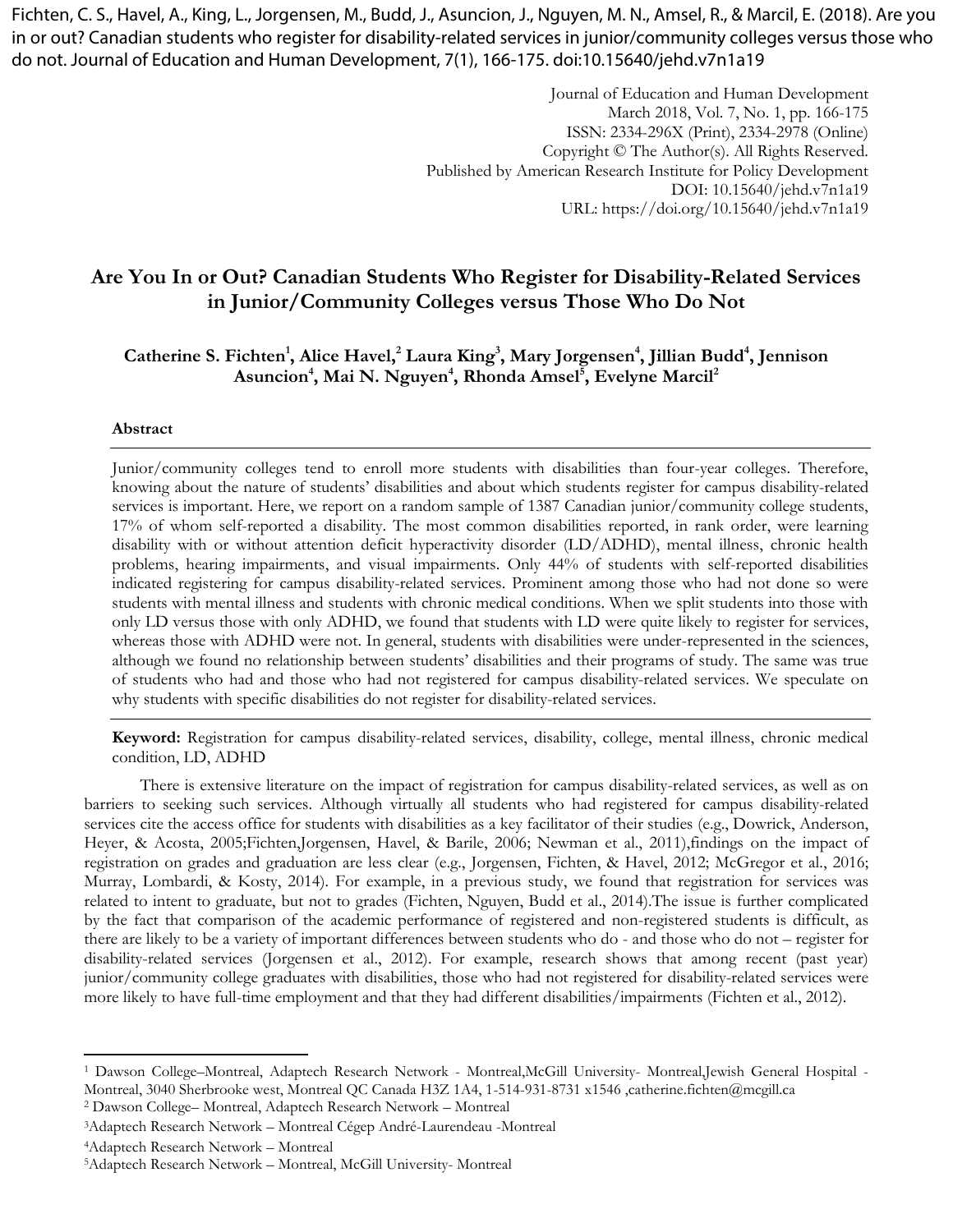Moreover, even within a specific disability group, such as learning disabilities (LD), findings show differences between those who do and those who do not register for campus disability-related services shortly after enrolling in college (Lightner, Kipps-Vaughan, Schulte, & Trice, 2012).

Nevertheless, research shows benefits for registering for disability-related services. For example, Jorgensen et al.'s (2012) research showed that students with disabilities who had registered for these services were generally more satisfied on the Noel-Levitz Student Satisfaction Survey (Schreiner & Juillerat, 1994) than students with disabilities who did not register, although there was only a weak relationship between satisfaction and standardized grades for both registered and non-registered groups.

The literature on barriers to registration is also extensive. For example, a recent article (Lyman et al., 2016) reported on obstacles to registration among students who had registered for services. Their study lists the following barriers: desire for self-sufficiency, desire to avoid negative social reactions, insufficient knowledge, the quality and usefulness of accommodations offered by the office for students with disabilities, negative experiences with professors, and fear of future ramifications(pp. 127-130). Lightneret al. (2012), who studied reasons why students with LD delayed registering with their campus office for students with disabilities. They found the following reasons identified in rank order: lack of time, lack of knowledge, identity issues, studies going well, the cost and hassle of testing, the perception that one is cheating, shame, and scheduling conflicts. They also reported that students who had received more college transition services in high school were more likely to register shortly after entering college; this suggests the existence of pre-college differences between students with LD who did versus those who did not register shortly after enrolling. Similarly, Yssel, Pak, and Beilke (2016) reported thata major reason for not using accommodations is the need for independence, self-determination, and a desire to be like everyone else.

In addition, there are unique barriers for students with different disabilities. For example, there are numerous obstacles for students with mental health related disabilities, such as lack of understanding of mental illness by their peers and professors, lack of appropriate services on campus, and the stigmatization that may result from disclosing their illness (Jones, Brown, Keys, & Salzer, 2015; Lyman et al., 2016). Thus, in a recent study it was not surprising to find that only about 10% of students with mental health issues were registered for campus disability-related services (Dong & Lucas, 2016).

A while back, when evaluating grants for a disability-related funding competition, Dr. Hy Day (personal communication, circa 1990) mused, when talking about applications related to health psychology, that, "They just don't get it. Disability is not the same as illness. People with disabilities are ill when they have the flu. When they are blind since birth, they are not ill – they are disabled."Yet, in 2016, students with chronic health conditions qualify as having a disability (Ardell, Beug, & Hrudka, 2016). Although there is a difference between an illness and a disability, a chronic illness can result in the same need for services/accommodations as a disability. Because of the nature of their condition, medication side effects, fluctuating energy levels, hospitalizations, etc., students often need accommodations such as extended time, a specific scheduling of their classes, and note takers when they are unable to get to class. However students may not perceive their chronic illness in this manner, and the relevance of campus disability services may not even be on their radar.

## **Present Study**

The goal of this investigation was to examine the disabilities of a large random sample of students who had attended one of two junior/community colleges and had completed a minimum of one semester of studies. The objective was to examine the disabilities/impairments of students who had and who had not registered for campus disability-related services and to explore similarities and differences among groups.Questions investigated are listed below.

- 1.What is the proportion of students with self-reported disabilities in a random sample of two Canadian junior/community colleges and what are the most common disabilities reported by these students?
- 2.Is there a difference in gender, parental education, age, or number of semesters completed between students with and without disabilities?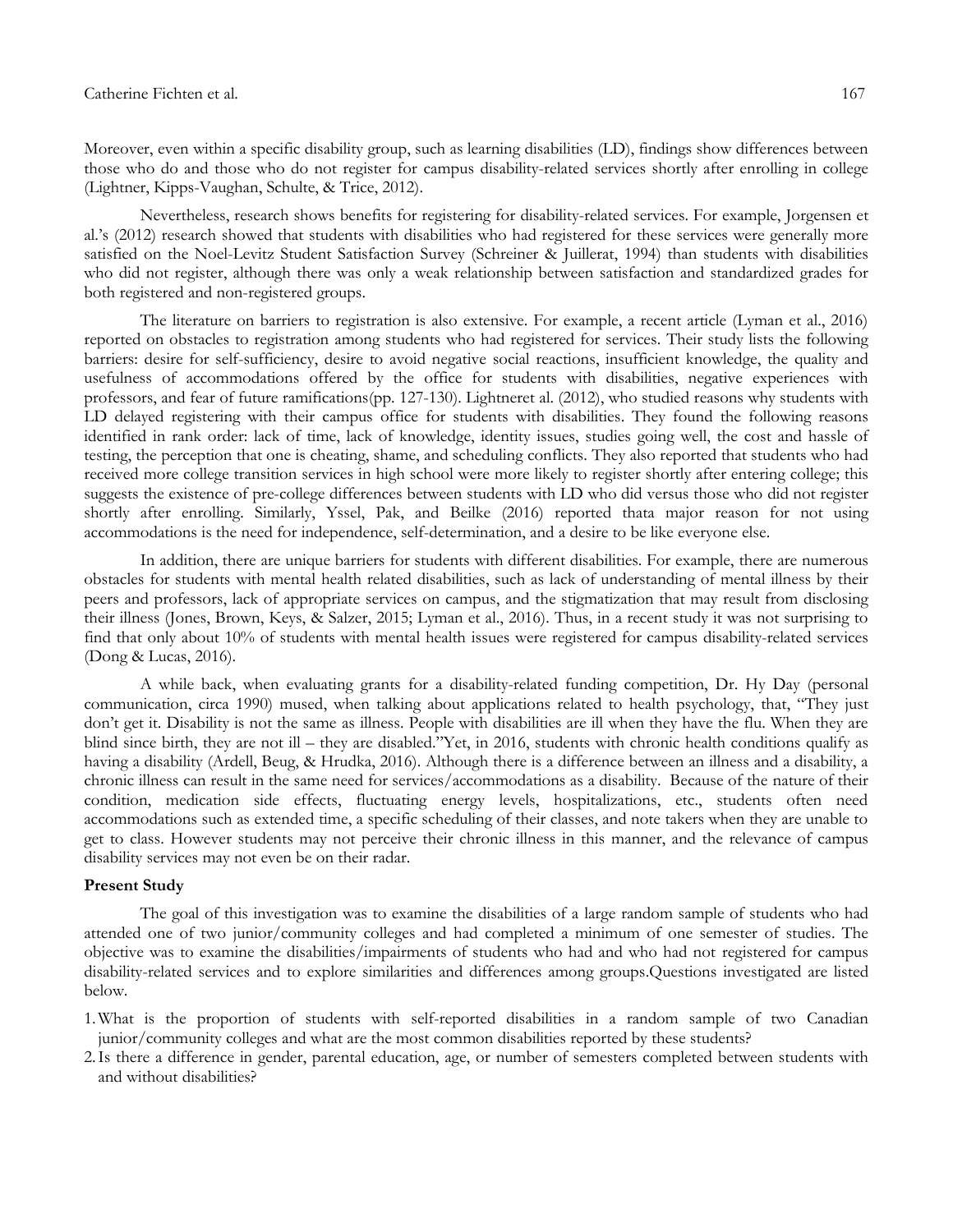- 3.What are the characteristics of students with disabilities who do versus those who do not register for disabilityrelated services?
- 4.Is there a significant difference in the program of study between students with and without disabilities?
- 5.Is there a difference in program of study between students with disabilities who are versus those who are not registered for disability-related services?
- 6.Do students with different disabilities enroll in different programs of study?

# **Materials and Methods**

## **Participants**

A random sample of 1387Canadian junior/community college students (802 females, 577 males, 8 other/prefer not to say) from two urban junior/community colleges participated. All had completed a minimum of one semester of studies (mean  $=$  3 semesters, median  $=$  2 semesters). Mean age was  $20(SD = 4$ , range 18-45). There was no significant age difference between males and females.

## **Measures**

**Demographic questions**. These included gender, age, years of parental education, number of semesters completed, and program of study.

**Disability self-definition.** Participants were asked to,"Indicate which of the following apply to you (you can select more than one):"

- Visual impairment not adequately corrected by glasses or contact lenses,
- Deaf or hard of hearing,
- Learning disability and / or attention deficit hyperactivity disorder (ADHD),
- Mobility impairment,
- Chronic medical / health problem,
- Mental illness,
- Autism spectrum disorder,
- Other disability/impairment.

**Registration for campus disability-related services.** Participants were asked,**"**Are you registered with your college to receive accommodations related to a disability?"

## **Procedure**

Participants were part of a larger investigation (Fichten, Amselet al., 2016).In the fall 2014 academic term students completed paper-and-pencil measures during class in a compulsory course that was not available to students in their first semester. Students were offered alternate formats, but none was requested. The protocol was approved by the Dawson College Research Ethics Board. Data on 854 of these students were reported in a previous paper (Fichten, Heiman et al., 2016).In a smaller subset of 311 students we further divided students' disabilities into smaller groupings. In particular, as suggested by Budd, Fichten, Jorgensen, Havel, and Flanagan (2016), we separated students with LD and ADHD into two groups.

## **Results**

## **Participants**

Two hundred and forty-one (17%) of the participants self-reported a disability:215(89%)indicated a single disability and 26 (11%) two or more disabilities. Table 1 and the Chi-square test show that there was no significant difference between the proportion of male and female students with and without disabilities,  $X^2(1,1379) = 2.52$ ,  $p =$ .113. Fifty-three percent of students with disabilities and 59% of students without disabilities were female. There was no significant different in age between students with and without disabilities, *t*(1356) = .78, *p* = .435. Mean parental education of students with and without disability was 14 years (range 6-25 years).

There was no significant difference between the two groups,  $t(1300) = .43$ ,  $p = .665$ .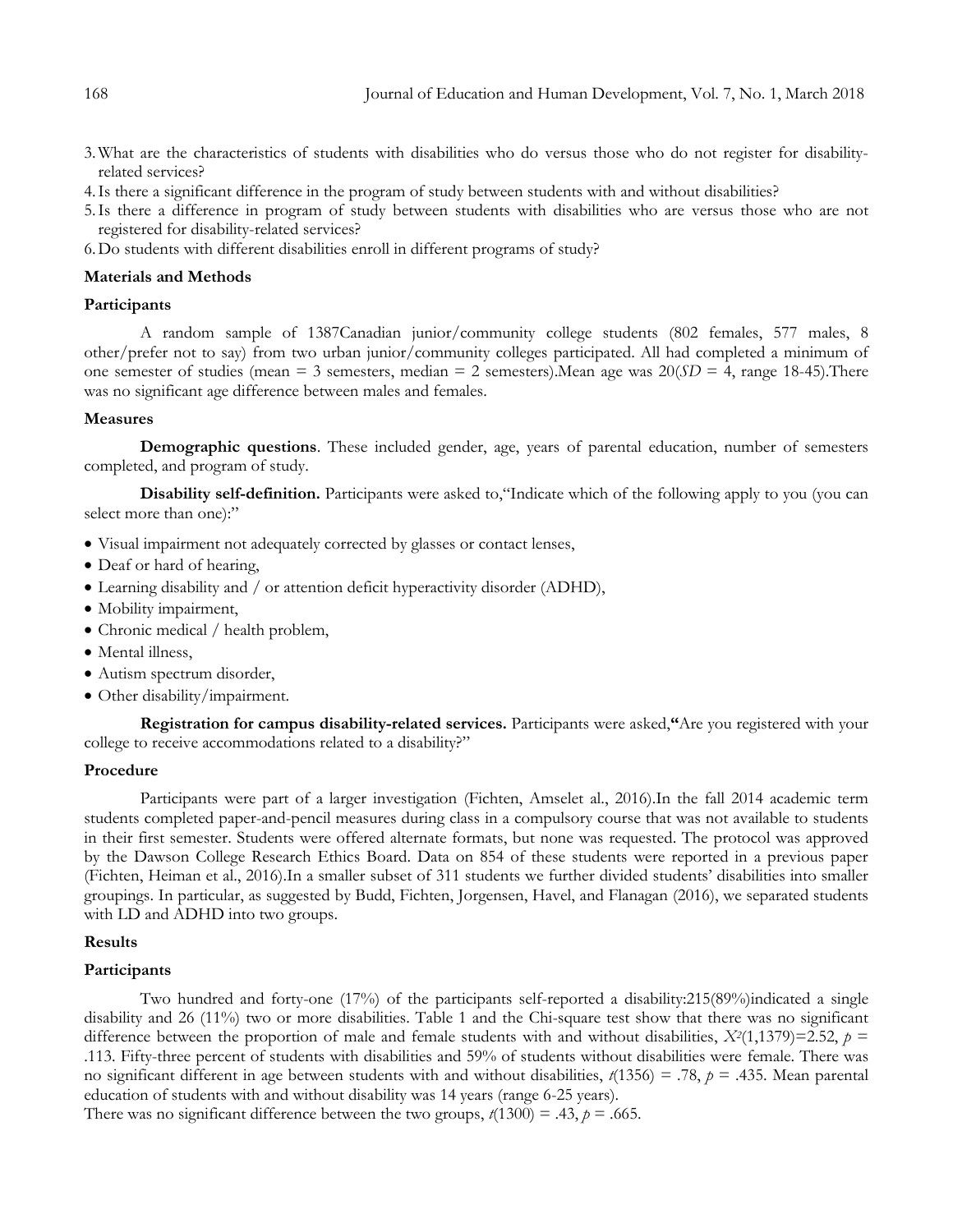| Table 1                      |     |                                                                                   |               |               |      |
|------------------------------|-----|-----------------------------------------------------------------------------------|---------------|---------------|------|
| Gender and Disability Status |     |                                                                                   |               |               |      |
|                              |     |                                                                                   |               |               |      |
| Disability                   |     | With a disability                                                                 | No disability | Total         |      |
|                              | n   | $\frac{0}{0}$                                                                     | n             | $\frac{0}{0}$ |      |
| Female                       | 128 | 54%                                                                               | 674           | 59%           | 802  |
| Male                         | 111 | 46%                                                                               | 466           | 41%           | 577  |
| Total                        | 239 |                                                                                   | 1140          |               | 1379 |
|                              |     | Note. 8 students did not report their gender (2 with a disability and 6 without). |               |               |      |
|                              |     |                                                                                   |               |               |      |

We also examined the program of study of students with and without disabilities. Table 2 and the Chi-square test, $X^2(4,1383) = 16.72$ , $p = .002$ , show that relative to students without disabilities, students with disabilities were under-represented in the sciences.

| Table 2                                                  |                |               |  |         |               |  |             |               |  |                     |               |  |       |
|----------------------------------------------------------|----------------|---------------|--|---------|---------------|--|-------------|---------------|--|---------------------|---------------|--|-------|
| Program of Study: Students with and Without Disabilities |                |               |  |         |               |  |             |               |  |                     |               |  |       |
| Group                                                    | Social Science |               |  | Science |               |  | Arts        |               |  | Technical<br>Lareer |               |  | Total |
|                                                          | n              | $\frac{0}{0}$ |  | n       | $\frac{0}{0}$ |  | $\mathbf n$ | $\frac{0}{0}$ |  | n                   | $\frac{0}{0}$ |  |       |
| Students with disabilities                               | 99             | 42%           |  | 16      | $7\%$         |  | 44          | 18%           |  | 79                  | 33%           |  | 238   |
| Students without disabilities                            | 477            | 42%           |  | .55     | $14\%$        |  | 125         | $1\%$         |  | 366                 | 33%           |  | 1123  |
| Total                                                    | 576            |               |  | 71      |               |  | 169         |               |  | 445                 |               |  | 1361  |

Of the 239 participants who replied that they had a disability and who provided information regarding registration for disability-related services, one hundred and six (44%) indicated that they had registered and 56% had not. Table 3 shows that the most common disability reported by students was LD/ADHD, followed by mental illness, chronic health problems, and hearing impairments. Nevertheless, as Table 3 also shows, with the exception of students withLD/ADHD,over 80% of students with these disabilities had not registered for disability-related services.

| Table 3                                                                                                            |                                                                  |               |                |               |  |                     |  |  |  |  |  |
|--------------------------------------------------------------------------------------------------------------------|------------------------------------------------------------------|---------------|----------------|---------------|--|---------------------|--|--|--|--|--|
| Registration for Campus Disability-Related Services by Disability Type                                             |                                                                  |               |                |               |  |                     |  |  |  |  |  |
|                                                                                                                    |                                                                  |               |                |               |  |                     |  |  |  |  |  |
| Disability <sup>1</sup>                                                                                            | Registered                                                       |               | Not Registered |               |  | Total               |  |  |  |  |  |
|                                                                                                                    | $\mathbf n$                                                      | $\frac{0}{0}$ | $\mathsf{n}$   | $\frac{0}{0}$ |  | <b>Disabilities</b> |  |  |  |  |  |
|                                                                                                                    |                                                                  |               |                |               |  | Reported            |  |  |  |  |  |
| LD / ADHD                                                                                                          | 89                                                               | 61%           | 56             | 39%           |  | 145                 |  |  |  |  |  |
| Mental illness                                                                                                     | 18%<br>82%<br>11<br>49                                           |               |                |               |  |                     |  |  |  |  |  |
| 91%<br>Chronic health problems<br>3<br>32<br>35<br>$9\%$                                                           |                                                                  |               |                |               |  |                     |  |  |  |  |  |
| $\overline{2}$<br>18%<br>9<br>82%<br>11<br>Deaf / Hearing Impairment                                               |                                                                  |               |                |               |  |                     |  |  |  |  |  |
| Visual impairment <sup>2</sup>                                                                                     | 9                                                                | 100%          | $\Omega$       | $0\%$         |  | 9                   |  |  |  |  |  |
| Other/unclassifiable                                                                                               | $\Omega$                                                         | $0\%$         | 5              | 100%          |  | 5                   |  |  |  |  |  |
| Mobility impairment                                                                                                | $100\%$<br>$0\%$<br>$\overline{2}$<br>$\overline{2}$<br>$\Omega$ |               |                |               |  |                     |  |  |  |  |  |
| Autism spectrum disorder                                                                                           |                                                                  | 100%          | $\Omega$       | $0\%$         |  | 1                   |  |  |  |  |  |
| Total                                                                                                              | 117                                                              |               | 151            |               |  | 268                 |  |  |  |  |  |
| Students were instructed to indicate as many disabilities/impairments as applied to them. The 239 students with    |                                                                  |               |                |               |  |                     |  |  |  |  |  |
| disabilities who provided registration data indicated 268 different disabilities/impairments.                      |                                                                  |               |                |               |  |                     |  |  |  |  |  |
| In spite of the wording of the visual impairment item (i.e., Visual impairment not adequately corrected by glasses |                                                                  |               |                |               |  |                     |  |  |  |  |  |
| or contact lenses), over 120 endorsed this item. This was highly unlikely, and suggested that students did not     |                                                                  |               |                |               |  |                     |  |  |  |  |  |
| interpret the item as intended. Therefore, all participants who indicated low vision and who did not indicate that |                                                                  |               |                |               |  |                     |  |  |  |  |  |
| they had registered for disability-related services were deleted from the sample.                                  |                                                                  |               |                |               |  |                     |  |  |  |  |  |

We also examined the programs of study of students who had and who had not registered for disabilityrelated services. The Chi-square test shows no significant differences,  $X^2(4,230) = 4.13$ ,  $p = .389$ .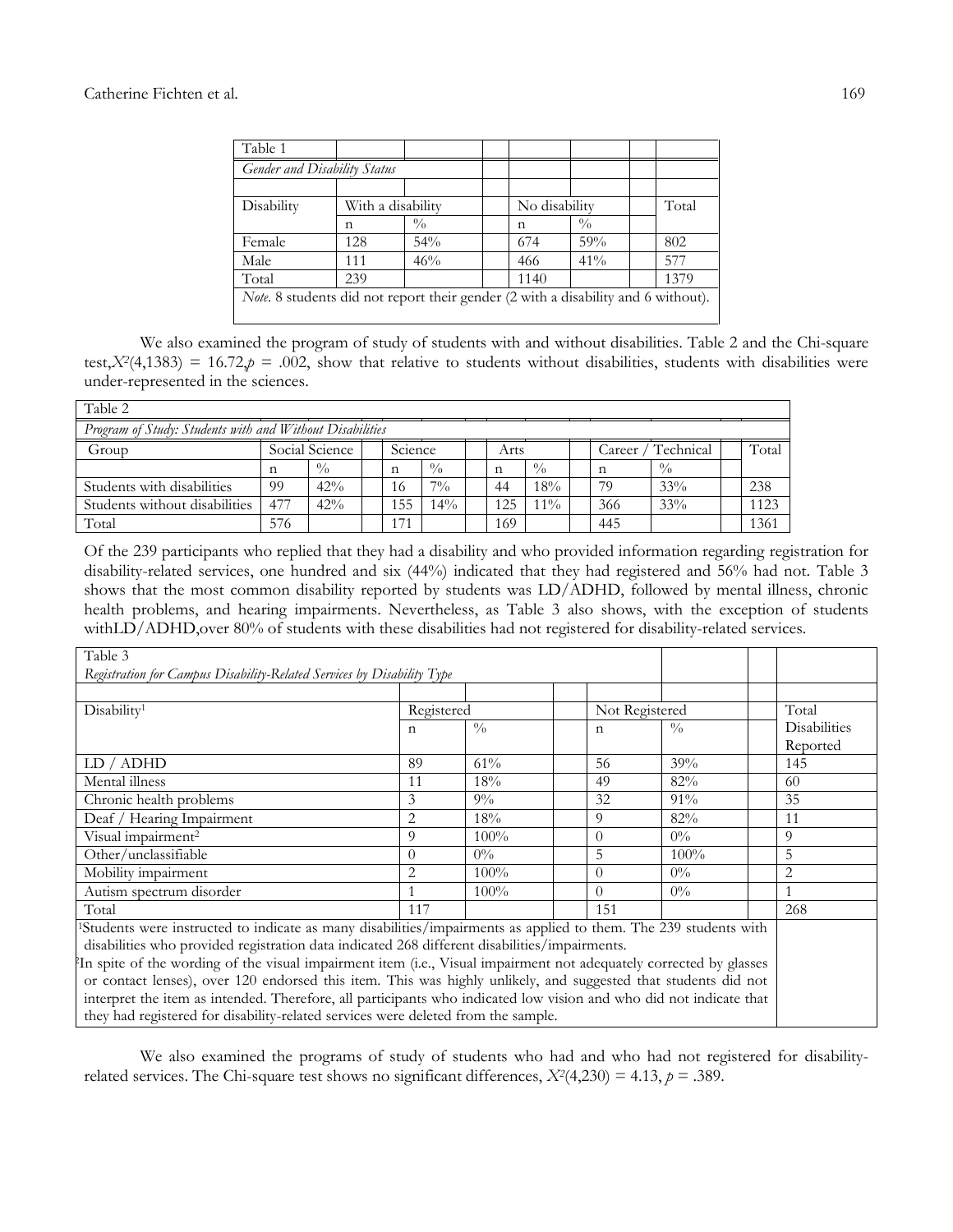| Table 4                        |                |             |  |                |               |  |             |             |  |                            |               |  |          |
|--------------------------------|----------------|-------------|--|----------------|---------------|--|-------------|-------------|--|----------------------------|---------------|--|----------|
| Program of Study by Disability |                |             |  |                |               |  |             |             |  |                            |               |  |          |
|                                |                |             |  |                |               |  |             |             |  |                            |               |  |          |
|                                | Social Science |             |  | Science        |               |  | Arts        |             |  | Career / Technical Program |               |  | Total    |
|                                | n              | $^{0}/_{0}$ |  | $\mathbf n$    | $\frac{0}{0}$ |  | $\mathbf n$ | $^{0}/_{0}$ |  | n                          | $\frac{0}{0}$ |  | n        |
| Visual Impairment              | 3              | 33%         |  | $\Omega$       | $0\%$         |  | 2           | $22\%$      |  | 4                          | $44\%$        |  | $\Omega$ |
| Deaf or Hard of Hearing        | 4              | 36%         |  |                | $9\%$         |  | 2           | 18%         |  | 4                          | 36%           |  | 11       |
| LD/ADHD                        | 57             | 40%         |  | $\overline{ }$ | $5\%$         |  | 26          | 18%         |  | 53                         | 37%           |  | 143      |
| Mobility Impairment            |                | 50%         |  | $\theta$       | $0\%$         |  |             | 50%         |  | $\theta$                   | $0\%$         |  | 2        |
| Chronic Health Problem         | 16             | $44\%$      |  |                | $3\%$         |  | 10          | 28%         |  | 9                          | 25%           |  | 36       |
| Mental Illness                 | 30             | 50%         |  | 6              | 10%           |  | 12          | 20%         |  | 12                         | 20%           |  | 60       |
| Autism Spectrum Disorder       |                | $0\%$       |  |                | $100\%$       |  |             | $0\%$       |  | $\theta$                   | $0\%$         |  |          |

In addition, we examined program of study for students with different disabilities. As Table 4 shows, there is no observable pattern of differences.

We have written elsewhere (Budd et al., 2016) that in spite of the high comorbidity, it is inadvisable to group students with LD and ADHD together. Therefore, in a subset of the sample  $(n = 311)$  we examined registration of students with LD and ADHD separately. Among the 311 students, 61 self-reported a disability. Among these, 15 selfreported only LD and 10 self-reported only ADHD. Table 5 and the Chi-square test,  $X^2(1, 25) = 2.78$ ,  $p = .096$ suggests that students with LD are more likely to register for disability-related services, while students with ADHD are less likely to do so.

## **Discussion**

# **Question1. What is the proportion of students with self-reported disabilities in a random sample of two Canadian junior/community colleges and what are the most common disabilities reported by these students?**

In this large random sample of junior/community college students who had completed at least one academic semester of studies, 17% self-reported a disability. This reflects junior/community college samples; four-year college samples usually enroll fewer students with disabilities (Newman et al., 2011). The top three disabilities/impairments reported by students were, in rank order: learning disability with or without attention deficit hyperactivity disorder (LD/ADHD), mental illness, and chronic health problems. These results are similar to large scale studies of Canadian (American College Health Association [ACHA], 2013) and American junior/community college and 4-year college students (American College Health Association [ACHA], 2015),as well as to findings based on university students recently reported by Ardell et al. (2016). The findings in this study are also similar to those reported in a sample of recent graduates of three different junior/community colleges (Fichten, et al., 2012).

# **Question 2. Is there a differences in gender, parental education, age, or number of semesters completed between students with and without disabilities?**

Gender did not differ between students with and without disabilities. As is typical in North American postsecondary institutions, more females than males were enrolled (e.g., Statistics Canada, 2015a, 2015b). Similarly, there was no significant difference between the two groups on parental education, with an average of14 years. Although there was no significant age difference between the two groups, students with disabilities had been enrolled ½ semester longer than students without disabilities. As the literature shows, it is common for students with disabilities to take longer to complete their studies (Jorgensen et al., 2005).

# **Question 3. What are the characteristics of students with disabilities who do versus those who do not register for disability-related services?**

Only 44% of students with disabilities had registered for disability-related services from their college; 56% had not done so. Although the discrepancy was not as large, Ardell et al. (2016) also found that university students who had not registered for disability-related services outnumbered those who had.

Among students with three of the four most common disabilities in our sample (LD/ADHD, mental illness, chronic health problems, and hearing impairment), over 80% had not registered for disability related services. Due to difficulties with the item, we are unable to conclude anything about student with visual impairments.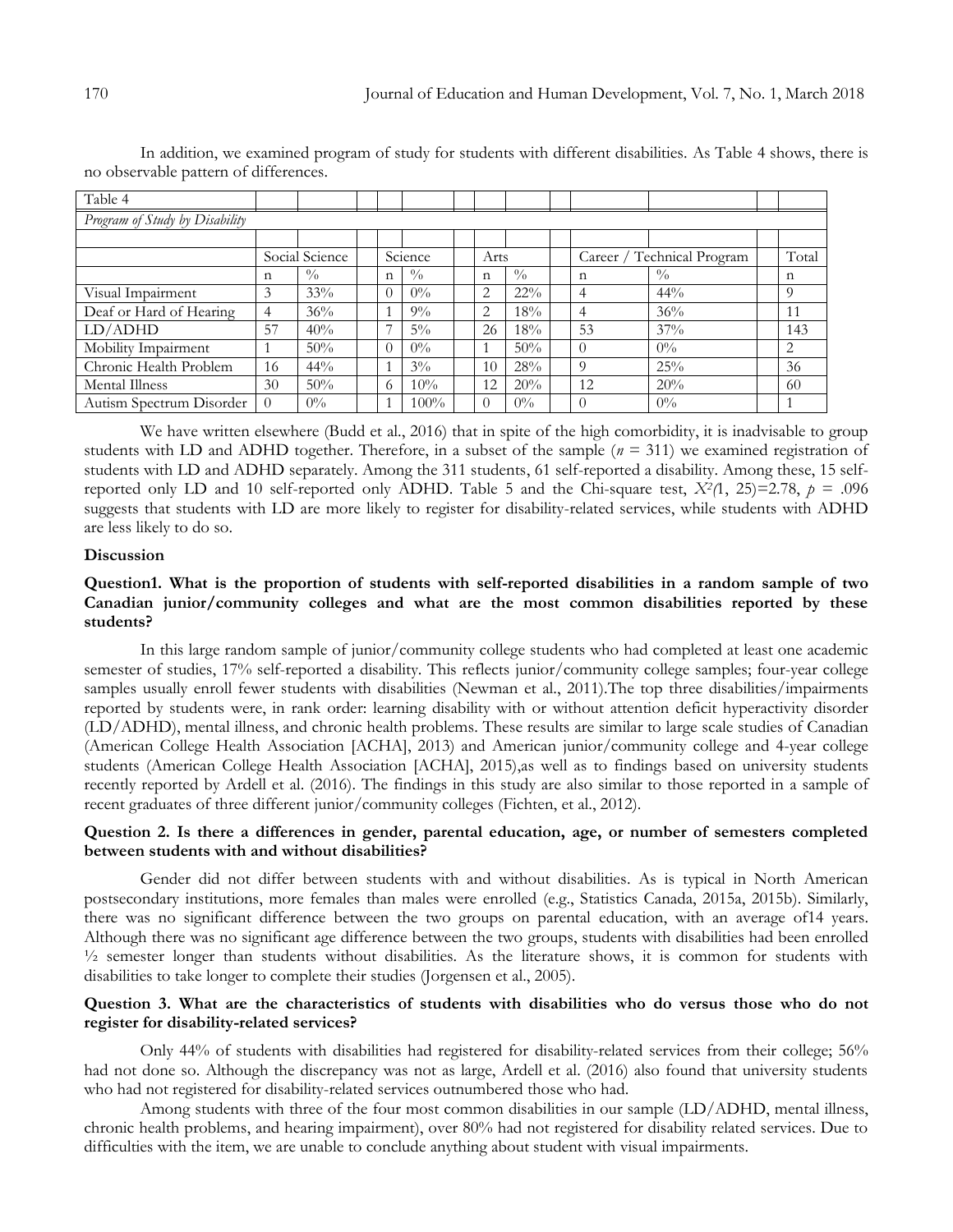**Mental illness**. In our sample over 80% of students with a mental illness had not registered. This is consistent with findings from our study of recent junior/community college graduates, where only 2 of 33 graduates with mental illness had registered (Fichten et al., 2012) and those of Dong and Lucas (2013), who found that only about 10% of students with mental health related disabilities were registered for campus disability-related services.Is this due to apprehension regarding social stigma, irrelevant services, lack of information about disability related services, or the perception that a mental illness and its consequences do not constitute a disability requiring access services? The reasons why students with mental health related disabilities do not seek out campus disability related services needs urgent research on larger samples especially because enrollment of students with mental health related disabilities in postsecondary education has been increasing (Koch, Mamiseishvili, & Higgins, 2014).

**Chronic health problems**. Similarly, among students with chronic health problems, over 90% had not registered. Is it that these students don't actually need anything from campus disability service offices, do they not consider themselves as having a disability, the campus access service does not offeranything of use to them, or they simply don't know that they are eligible for services? This topic, too, needs further examination.Why are students in some of the potentially most common disabling situations not registering for disability services?This, despite findings such as Newman et al.'s (2011) recent study which showed that over 40% of both two-year and four-year college students indicated that it would have been helpful to have had some services, accommodations, or helpwith schoolwork. Furthermore, students who had registered were more satisfied with the college experience (Jorgensen et al.,2012). Possible reasons for not registering include:

- a. They do not require any services or accommodations because their disability does not result in any barriers in the educational environment.
- b.The services and accommodations aren't needed because universal design removes the barriers (e.g., course notes are available online to all students).
- c. The services and accommodations provided by campus disability-related services are not the ones they need (e.g., don't need extended time, but do need rescheduling of tests/exams).
- d.Students are not aware that services exist, or that they could be eligible for services (e.g., those with a chronic illness may not perceive this as a disability and, therefore, may not consider approaching the campus disability-related services office).
- e. Students don't want to identify to any college officials, either because they want to "do it on their own" or because of perceived long-term consequences or social stigma (e.g., mental health).
- f. Some students may access services in their community (e.g., out-patient mental health clinics) or pay for these services (e.g., private tutors, psychologists in private practice).
- g. Students do not find the services easy to access (e.g., cumbersome intake process, stringent documentation requirements, complex procedures to follow to request services and accommodations, inconvenient appointment times).
- h.As suggested elsewhere, there may not be any benefits to registering (Ardell et al., 2016) and there may be substantial effort and costs involved in doing so (Lightner et al., 2012; Lyman et al., 2016).

**LD vs.ADHD.** Budd et al.(2016) proposed that is inadvisable to group together students with LD and ADHD because students with ADHD have difficulties in different academic realms than students with LD and because they also have worse academic outcomes.When we examined registration by students with LD with or without ADHD, 61% had registered. Was this due to LD? To ADHD? Or to their comorbidity? To explore this we examined registration for disability-related services in a sub-sample of students where we separated students into those who only had LD versus those who only had ADHD. Here we found a trend: 73 % of students with LD had registered while only 40% of students with ADHD had done so. It is not surprising that students with LD are likely to register. This group often receives support and accommodations throughout their earlier schooling. Furthermore, the accommodations provided by campus disability services are often clearly related to the barriers they encounter in education (Gregg&Nelson, 2012).As for students with ADHD not registering may have to do with the nature of the disability (e.g., executive functioning deficits, time management, concentration), as well as, with the type of services or lack thereof - provided for students with ADHD.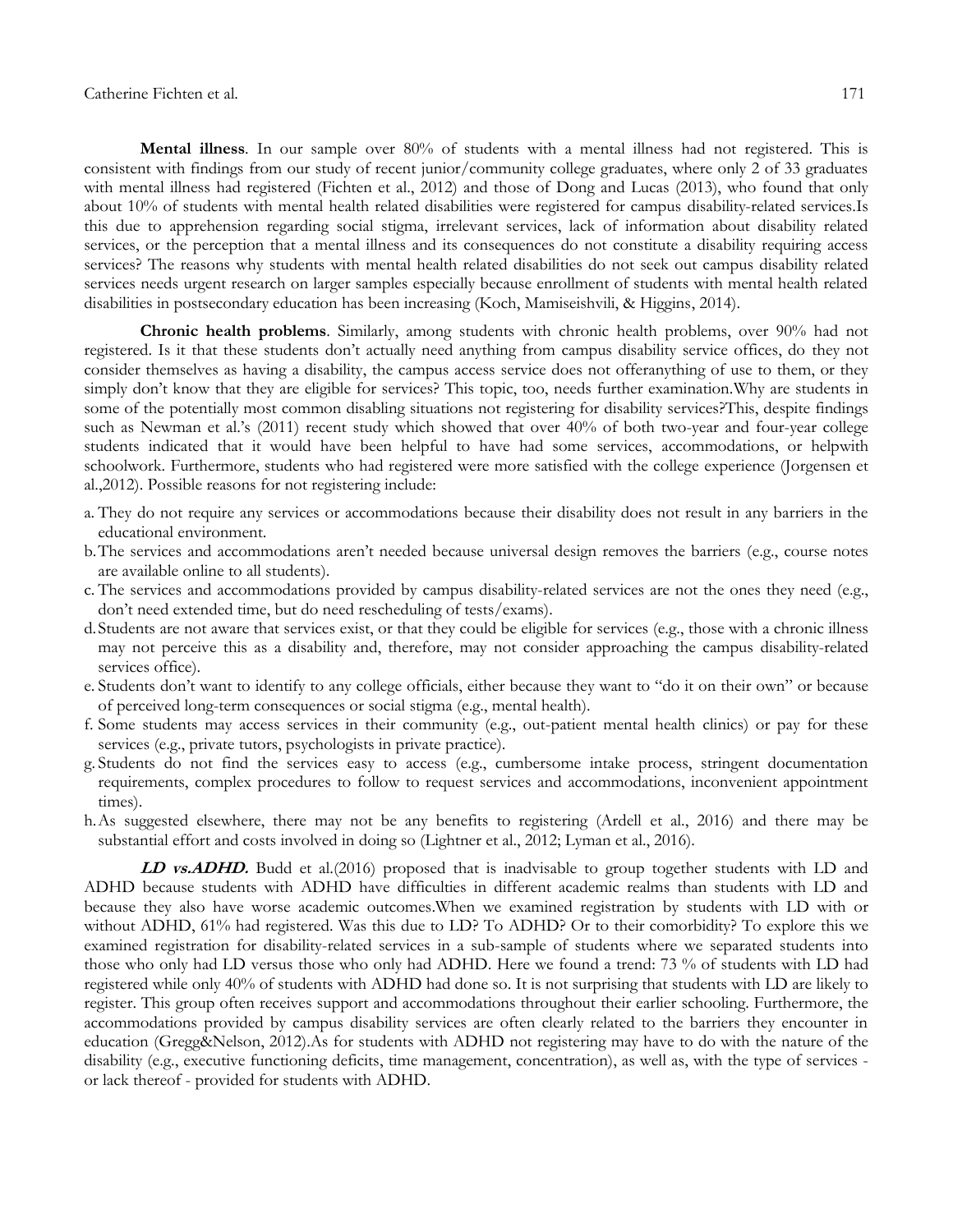In future research it is important to separate students with LD and ADHD in accordance with Budd et al. (2016). Huie, Winsler, and Kitsantas (2014) noted that poor grades associated with ADHD may be the product of poor executive functioning and not lack of ability. Thus, typical accommodations provided to students with ADHD by campus disability services may not be addressing these needs (D'Alessio & Banerjee, 2016). As Budd et al. (2016) noted, "colleges and universities can help better respond to the needs of students with ADHD by sponsoring workshops and programs aimed at improving executive functioning and self-regulation skills (e.g., time management, organization, prioritization, planning). Additionally, postsecondary schools can implement ADHD coaching programs (e.g., cognitive-behavioral therapy with psycho educational techniques)" (p. 213).

## **Question 4. Is there a difference in the program of study between students with and without disabilities?**

Our findings show, consistent with those of others, that junior/community college students with disabilities are more likely to be enrolled in an academic than in a career/technical program of study (e.g., Newman et al., 2011). Our findings also show that students with disabilities are under-represented in the sciences. The proportion of students in our study is somewhat smaller than the 11% in Newman et al. (2011).Nevertheless, several large-scale studies have shown similar proportions of students with and without disabilities in science, technology, engineering and mathematics (STEM) programs (National Science Foundation, 2011; Statistics Canada& Council of Ministers of Education, Canada, 2015). On the other hand, Lee's (2011, 2014) studies show a larger representation of students with disabilities than without disabilities in STEM programs.

# **Question 5: Is there a difference in program of study between study with disabilities who are and those who are not registered for disability-related services?**

Registration for disability-related services was unrelated to students' program of studies. As others have shown, registration is often unrelated to aspects of academic life such as stress levels (e.g., Ardell et al., 2016) and GPA (Fichten, Nguyen, Amsel et al., 2014; McGregor et al., 2016; Murray, Christopher, Lombardi, Allison, Kosty, & Derek, 2014).

#### **Question 6. Do students with different disabilities enroll in different programs of study?**

No. Our data fail to show systematic differences in the programs of students with different disabilities. However, we should note, parenthetically, that consistent with Wei, Yu, Shattuck, McCracken, and Blackorby's(2013) findings, the single student with autism spectrum disorder was registered in a STEM program.

### **Limitations**

Even though our sample was random, our investigation encompasses only two junior/community colleges and relies on participants having self-reported their disabilities. Moreover, we did not separate LD and ADHD in the larger portion of the sample. Perhaps more importantly, when it comes to registration for disability-related services, we did not ask students whether they actually used the services or accommodations: only whether they had registered for them. These concerns should be remedied in future research. In addition, those students with disabilities who indicate that they did not register for disability-related services from their school should be asked to indicate why they did not do so.

#### **Implications and Recommendations**

It is difficult to provide implications without knowing why some students do not register for disability-related services. In fact, the small numbers of students with different disabilities is a major limitation of our investigation. Thus, data-based recommendations await future research

At this point, we can simply speculate. Should disability related services move ahead and offer accommodations on a needs-based model, rather than on a diagnosis? What barriers is the student encountering in the environment and how can these best be overcome? Services and accommodations are often seen by faculty as "one size fits all"(e.g., students with ADHD or anxiety disorders are often allocated additional time for tests/exams but this may not be as helpful as "stop-time" (i.e., taking a break between different sections of an exam)). Disability service providers may need to focus on students' individual needs related to specific academic tasks rather than on checklists of accommodations which can provide a mismatch between needs and services. This, of course, takes time. If time could be spent upfront to develop good individual plans and teach skills, then students could be more autonomous and require less time from the disability services office in later semesters.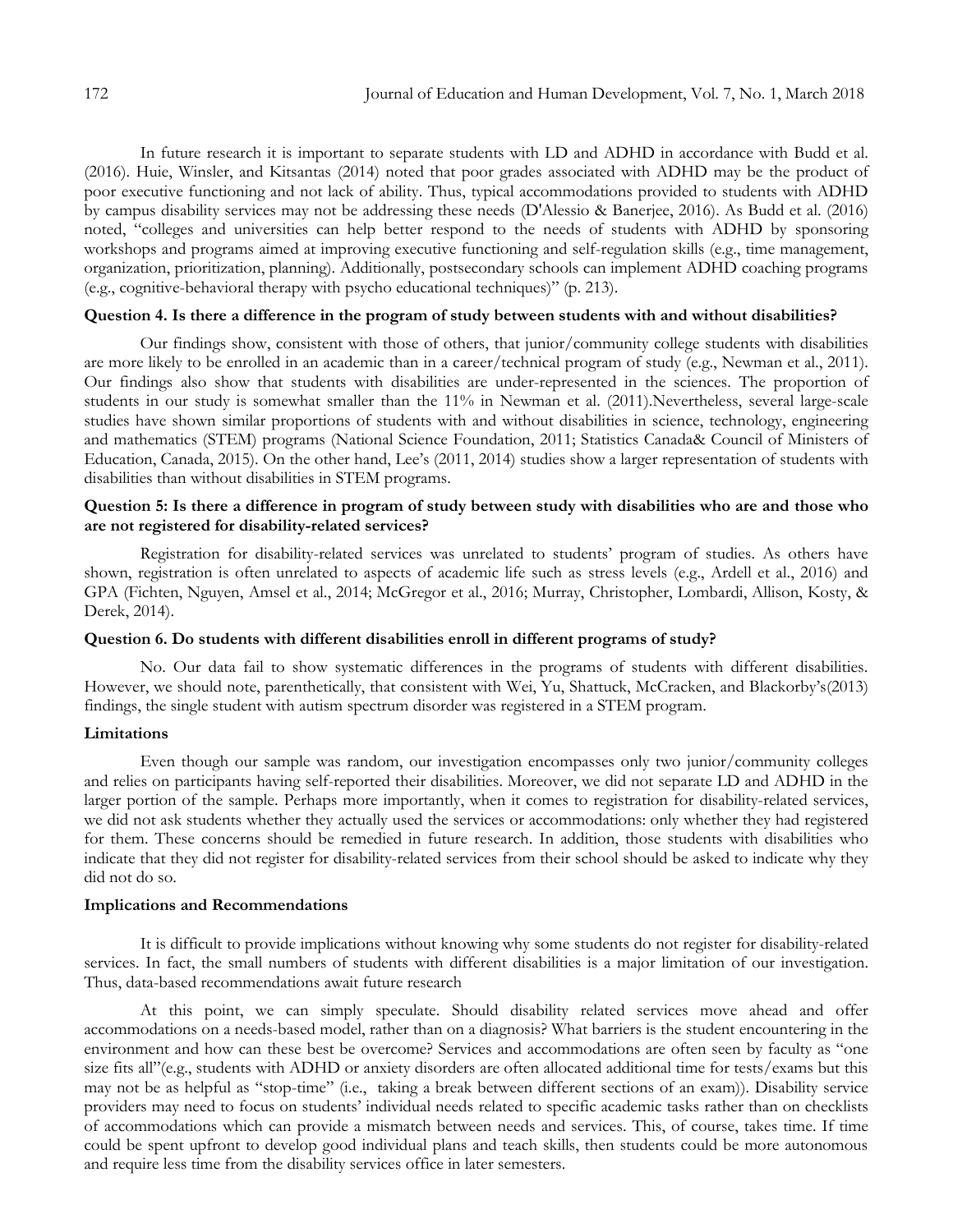Students have an important role in the self-determination of needs and potential solutions. However, service providers need to be well informed so they can provide guidance as to what services and accommodations are most likely to be both beneficial and reasonable. Of course, this is not always easy when dealing with many different disabilities. This is where communities of practice, email discussion lists, webinars, etc. can be useful to service providers.

Are disability-related services publicized enough? Maybe students are aware that the services exist but don't see how these relate to their specific needs. This issue can be addressed via transition-planning programs, liaison with rehabilitation centers, student orientation in person or on-line, updated websites, etc.What role does technology play? If students can access their personal assistive devices in class (e.g., large font, text-to-speech), they may not need the adaptive technology provided through campus disability-related services.

Where does universal design fit in? If professors are making their courses truly accessible, then fewer students will need access services. For now, universal design could be a way to reach the 50% plus students who don't know about disability-related services or who choose not to register. And imagine what benefit universal design could be to those students who don't self-report a disability because they aren't yet aware of having a disability (Harrison, Larochette, & Nichols, 2007)!

## **References**

- American College Health Association (ACHA). (2013). *American College Health Association: National College Health Assessment II: Canadian reference group data report spring 2013.* Retrieved from http://www.cacuss.ca/\_Library/documents/NCHA-
	- II\_WEB\_SPRING\_2013\_CANADIAN\_REFERENCE\_GROUP\_DATA\_REPORT.pdf 3
- American College Health Association (ACHA). *American College Health Association-National College Health Assessment II: Undergraduate students reference group data report spring 2015*.Retrieved from http://www.acha-ncha.org/docs/NCHA-

II\_WEB\_SPRING\_2015\_UNDERGRADUATE\_REFERENCE\_GROUP\_DATA\_%20REPORT.pdf

Ardell, S., Beug, P., & Hrudka, K. (2016). Perceived stress levels and support of student disability services. *University of Saskatchewan Undergraduate Research Journal, 2*(2). Retrieved from

http://usurj.journalhosting.ucalgary.ca/usurj/index.php/usurj/article/view/150/pdf

- Budd, J., Fichten, C. S., Jorgensen, M., Havel, A., & Flanagan, T. (2016). Postsecondary students with specific learning disabilities and with attention deficit hyperactivity disorder should not be considered as a unified group for research or practice. *Journal of Education and Training Studies, 4*(4), 206-216. doi:10.11114/jets.v4i4.1255
- D'Alessio, K. A., & Banerjee, M. (2016). Academic advising as an intervention for college students with ADHD. *Journal of Postsecondary Education and Disability, 29*(2), 109-121.
- Dong, S.,& Lucas, M. S. (2016). An analysis of disability, academic performance, and seeking support in one university setting. *Career Development and Transition for Exceptional Individuals, 39*(1), 47-56. doi:10.1177/2165143413475658
- Dowrick, P. W., Anderson, J., Heyer, K., & Acosta, J. (2005). Postsecondary education across the USA: Experiences of adults with disabilities. *Journal of Vocational Rehabilitation, 22*(1), 41-47. Retrieved from http://web.a.ebscohost.com.proxy3.library.mcgill.ca/ehost/pdfviewer/pdfviewer?vid=2&sid=ec7faa4db2e9-4d79-b095-2f2b6fd9566c%40sessionmgr4008&hid=4107
- Fichten, C., Amsel, R., Jorgensen, M., Nguyen, M. N., Budd, J., Havel, A., King, L., Jorgensen, S., & Asuncion, J. (2016). Theory of Planned Behavior: Sensitivity and specificity in predicting graduation and drop-out among college and university students*? International Journal of Learning, Teaching and Educational Research, 15*(7), 38-52. Retrieved from http://ijlter.org/index.php/ijlter/article/view/694/pdf
- Fichten, C. S., Heiman, T., Havel, A., Jorgensen, M., Budd, J., & King, L. (2016). Sustainability of disability-related services in Canada - Israel: Will the real universal design please stand up? *Exceptionality Education International, 26*(1), 19-35.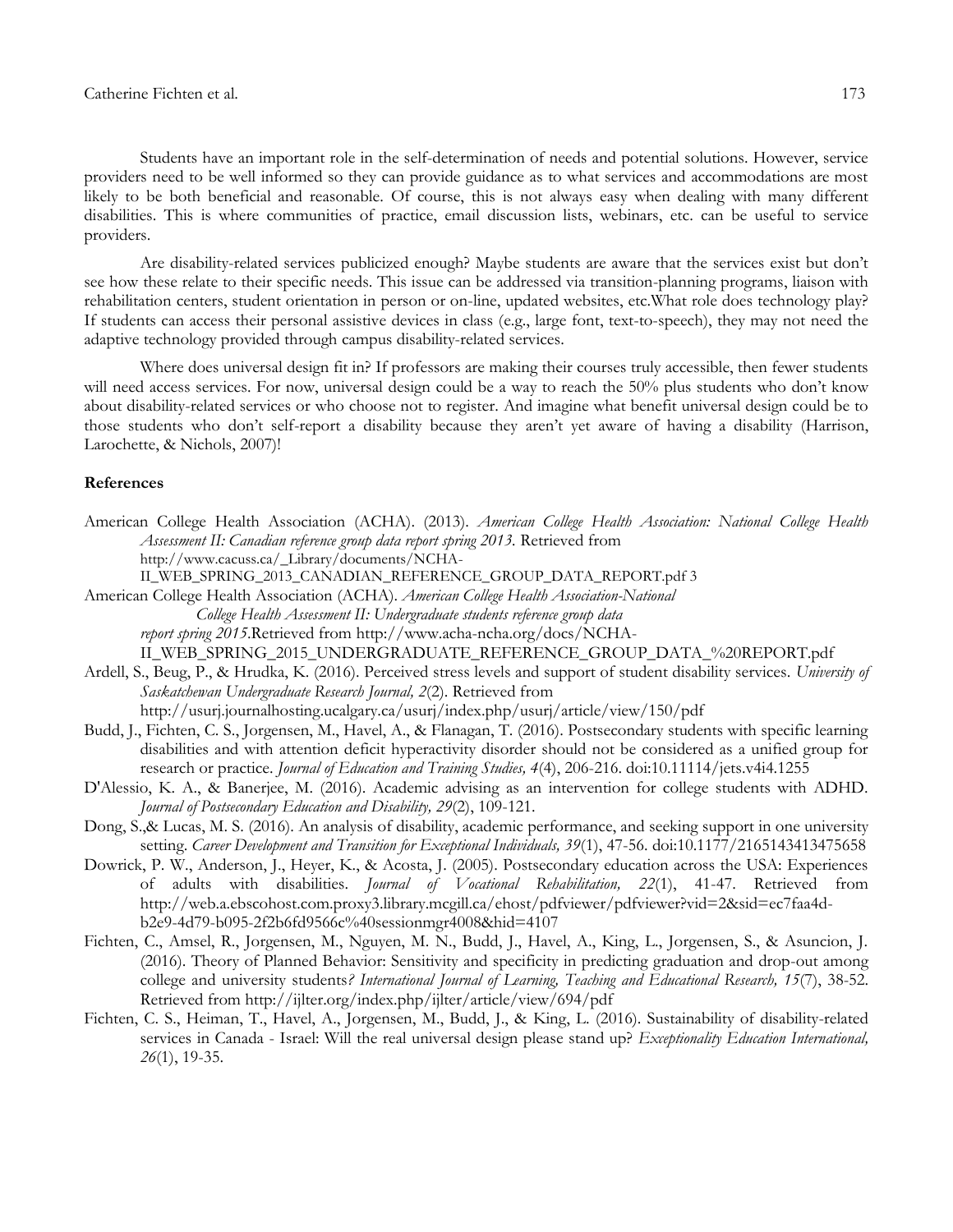- Fichten, C. S., Jorgensen, S., Havel, A., & Barile, M. (2006). *College students with disabilities: Their future and success.*Final report presented to Fonds de Recherche du Québec-Société et culture (FRQSC). Montreal, Quebec: Adaptech Research Network. Retrieved from ERIC database. (ED491585).
- Fichten, C. S., Jorgensen, S., Havel, A., Barile, M., Ferraro, V., Landry, M.-E., Fiset, D., Juhel, J.-C., Chwojka, C., Nguyen, M. N., & Asuncion, J. V. (2012). What happens after graduation? Outcomes, employment, and recommendations of recent junior/community college graduates with and without disabilities. *Disability and Rehabilitation, 34*(11), 917-924. doi:10.3109/09638288.2011.626488
- Fichten, C. S., Nguyen, M. N., Amsel, R., Jorgensen, S., Budd, J., Jorgensen, M., Asuncion, J., & Barile, M. (2014). How well does the Theory of Planned Behavior predict graduation among college and university students with disabilities? *Social Psychology of Education, 17*(4), 657-685. doi:10.1007/s11218-014-9272-8.
- Fichten, C. S., Nguyen, M. N., Budd, J., Barile, M., Asuncion, J., Jorgensen, M., Amsel, R., & Tibbs, A. (2014). College and university students with disabilities: "Modifiable" personal and school related factors pertinent to grades and graduation. *Journal of Postsecondary Education and Disability, 27*(3), 273-290.
- Gregg, N., & Nelson, J. M. (2012). Meta-analysis on the effectiveness of extra time as a test accommodation for transitioning adolescents with learning disabilities: More questions than answers. *Journal of Learning Disabilities, 45*(2), 128-138. doi:10.1177/0022219409355484
- Harrison, A. G., Larochette, A- C., & Nichols, E. (2007). Students with learning disabilities in postsecondary education: Selected initial characteristics. *Exceptionality Education Canada, 17*(2), 135-154
- Huie, F. C., Winsler, A., &Kitsantas, A. (2014). Employment and first-year college achievement: The role of selfregulation and motivation. *Journal of Education and Work, 27*(1), 110-135. doi:10.1080/13639080.2012.718746
- Jones, N., Brown, R., Keys, C. B., &Salzer, M. (2015). Beyond symptoms? Investigating predictors of sense of campus belonging among postsecondary students with psychiatric disabilities. *Journal of Community Psychology, 43*(5), 594-610. doi:10.1002/jcop.21704
- Jorgensen, S., Fichten, C. S., & Havel, A. (2012). Are students who are satisfied with their college experience more likely to stay in school? Links between satisfaction, grades, gender, and disability. *Pédagogiecollégiale, 25*(4), 38- 44. Retrieved from http://www.adaptech.org/sites/default/files/AbAcademicSuccessOfGraduates.pdf
- Jorgensen, S., Fichten, C. S., Havel, A., Lamb, D., James, C., & Barile, M. (2005). Academic performance of college students with and without disabilities: An archival study. *Canadian Journal of Counselling, 39*(2), 101-117. Retrieved from http://files.eric.ed.gov/fulltext/EJ719923.pdf
- Koch, L.C., Mamiseishvili, K., & Higgins, K. (2014). Persistence to degree completion: A profile of students with psychiatric disabilities in higher education. *Journal of Vocational Rehabilitation, 40*(1), 73-82. doi:10.3233/JVR-130663.
- Lee, A. (2011). A comparison of postsecondary science, technology, engineering, andmathematics (STEM) enrollment for students with and without disabilities. *CareerDevelopment for Exceptional Individuals, 34*(2), 72–82. doi:10.1177/0885728810386591
- Lee, A. (2014). Students with disabilities choosing science technology engineering and math (STEM) majors in postsecondary institutions*. Journal of Postsecondary Education and Disability, 27*(3), 261 – 272. Retrieved from http://files.eric.ed.gov/fulltext/EJ1048786.pdf
- Lightner, K. L., Kipps-Vaughan, D., Schulte, T., & Trice, A. D. (2012). Reasons university students with a learning disability wait to seek disability services. *Journal of Postsecondary Education and Disability, 25*(2), 145-159. Retrieved from http://files.eric.ed.gov/fulltext/EJ994283.pdf
- Lyman, M., Beecher, M. E., Griner, D., Brooks, M., Call, J., & Jackson, A. (2016). What keeps students with disabilities from using accommodations in postsecondary education? A qualitative review. *Journal of Postsecondary Education and Disability, 29*(2), 123-140.
- McGregor, K. K., Langenfeld, N., Horne, S. V., Oleson, J., Anson, M., & Jacobson, W. (2016). The university experiences of students with learning disabilities. *Learning Disabilities Research & Practice, 31*(2), 90-102. doi:10.1111/ldrp.12102
- Murray, C., Lombardi, A., &Kosty, D. (2014). Profiling adjustment among postsecondary students with disabilities: A person-centered approach. *Journal of Diversity in Higher Education, 7*(1), 31-44. doi:10.1037/a0035777
- National Science Foundation. (2011). *Women, minorities, and persons with disabilities in science and engineering: 2011.* Retrieved from http://www.nsf.gov/statistics/wmpd/archives/wmpd\_2011.zip